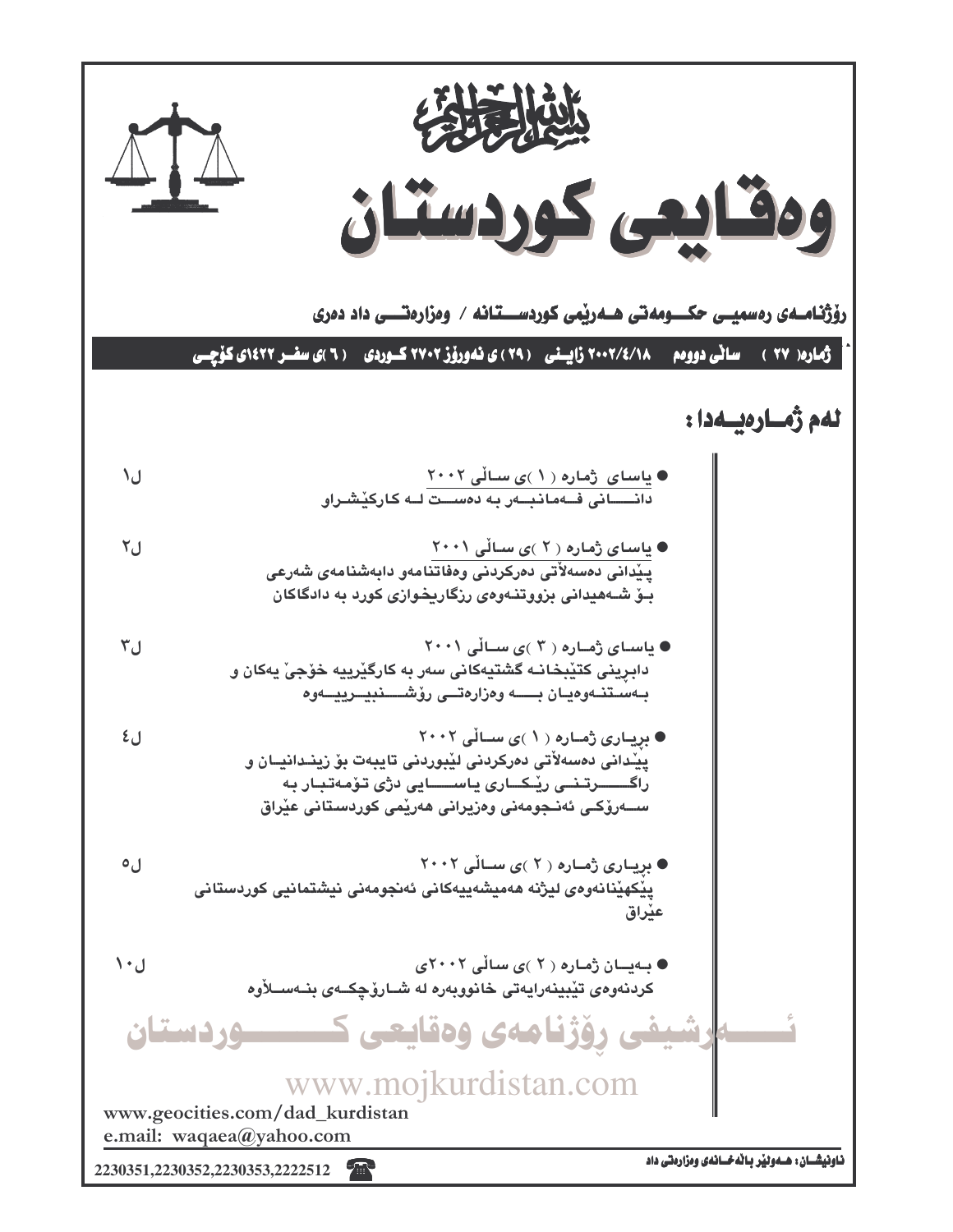I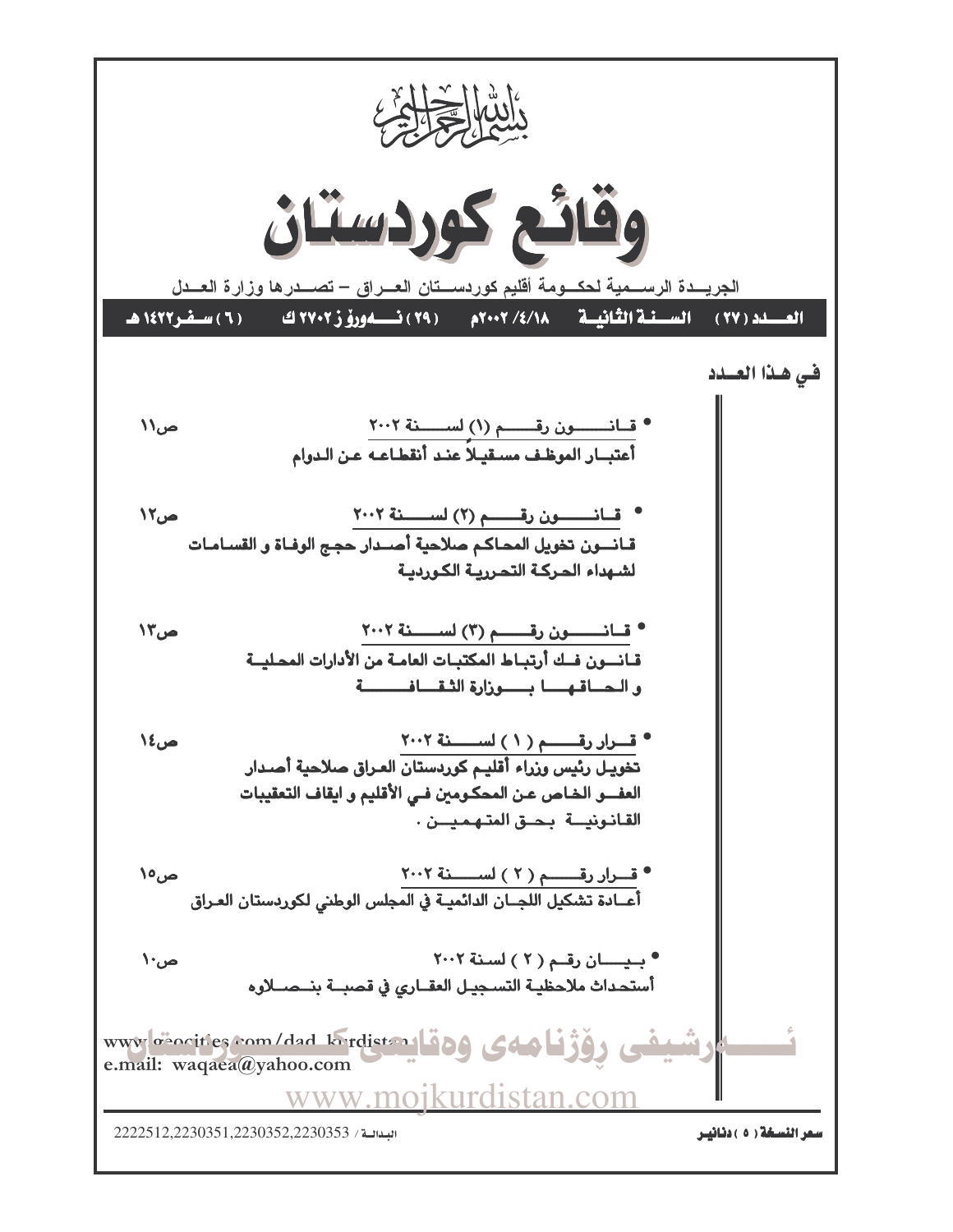#### يحاسط

به نساوی خسوای به خشسندهو میهرهنسان ىه نــاوى گەنــــەوە ئه نجــومەنى نيشتمانيى كوردســـتان ــ عيْــراق ژمارەى دەرھيىنسسان ١٠ رۆژى دەرھنىنسسان : ٢٠٠٢/٤/١٠٠

یشت به حوکمهکانی برگه(۱)ی ماددهی (٥٦) و ماددهی (٥٣) لـه یاسای ژماره (۱)ی هــهموارکراوی ســالّی ۱۹۹۲ و ، لهســهر داوای وهزیــری دارایـیــو ئــابووری و رهزامهنــدیی ئەنجومەنى وەزيران و ئەو ياساكارييەش كە ئەنجومەنى نيشتمانيى كوردسىتانى عێراق لـە دانیسشتنی ئاسایی ژماره (٥)ی رۆژی (٢٠٠٢/٤/٩) یـدا ئــه نجامی داوهو ، بــه ییّــی ئــهو دهسهلاتهش که برگه (۳)ی ماددهی دووهمی باسای ژماره (۱۰)ی سالی ۱۹۹۷ بیمانی داوه ، برياري دهرهێناني ئهم ياسايهي خوارهوهمان دا :

یاسای ژماره (۱)ی سانی ۲۰۰۲

مـاددەى ئەكــەم :

ئەگەر فرمانبەر لە ماوەي سالْٽِكى تەقويمىدا ، بە بى مەعزەرەتتكى بەجى بۆ مـاوەي (٣٠) ســــیٰ رۆژ له دایهرهکهی داببرێت ، سا ئهو دابرانه به شــێوهیهکی ســهرومړ یـان پــچړ پــچړ بێت ، ئەوە بە دەستھەلگرتوو لە قەلەم دەدرىٰ . مساددەي دووەم :

> هەر دەقى پيچەوانەي حوكمەكانى ئەم ياسايە بيّت ، ناخريّتە بەركار . مساددەى سىسىقىم :

يێويسته لەسەر وەزيرە يێوەندارەكان حوكمەكانى ئەم ياسايە بخەنە بەركار . مـاددەى چـــوارەم :

ئهم ياسايه له رۆژى بلاْوكردنهوەي له (وەقايعى كوردستان) دا ، دەخرێتە بەركار .

د. رؤژ نوري شـاوهيس ســهروٰکي ئه نجــومــه ني نيشــتمـانيي کوردســتان ــ عيـّــراق

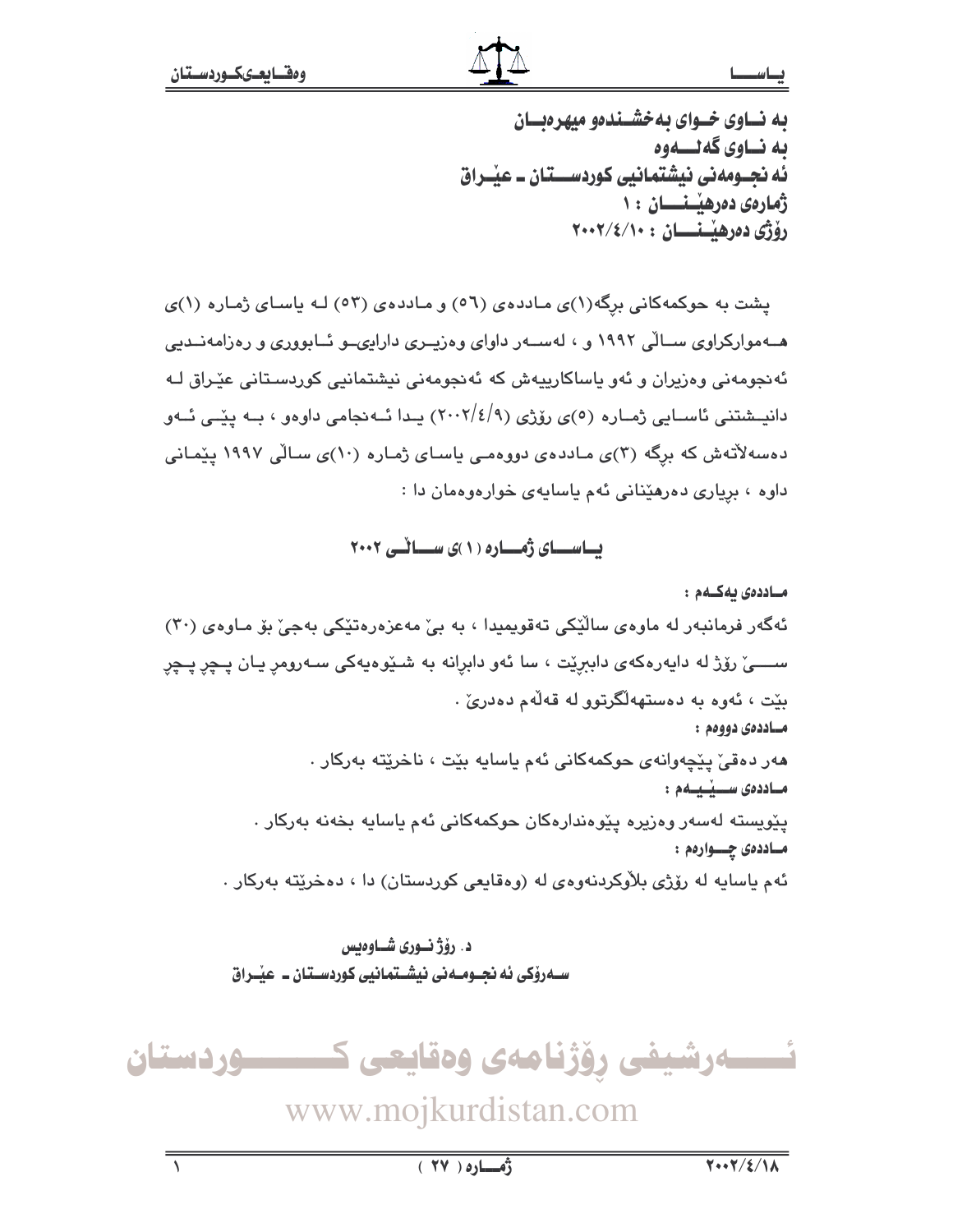## يئاسط

به نساوی خسوای به خشسندهو میهره سان ىه نــاوى گەنــــەوە ئه نجــومهني نيشتمانيي كوردســتان ــ عيّراق ژمارەي دەرھيىنىسان ۲۰ رۆژى دەرھنىنسسان : ٢٠٠٢/٤/١٠٠

پشت به حوکمهکانی برگه(۱)ی ماددهی (٥٦) و ماددهی (٥٣) له باسای ژماره (۱)ی ههموارکراوی سالّی ۱۹۹۲ و ، لهسهر داوای وهزیری داد و رهزامهندیی ئهنجومـهنی وهزیـران و ئەو ياساكارىيەش كە ئەنجومـەنى نيـشتمانيى كوردسـتانى عێـراق لـە دانيـشتنى ئاسـايى ژماره (٥)ي رۆژي (٢٠٠٢/٤/٩) يدا ئـهنجامي داوهو ، بـه يێـي ئـهو دهسـهلأتهش كـه برگـه (۳)ی ماددهی دووهمی باسای ژماره (۱۰)ی سالّی ۱۹۹۷ بیّمانی داوه ، بریاری ده رهندانی ئهم باسابهى خواردودمان دا:

### ىساسىساى ژەسسارە ( ٢ )ى سىساڭىي ٢٠٠٢

مـاددەى بەكـەم:

دادگا پێوەندیدارەکان ، لـه ھـەرێمى کوردسـتانى عێراقـدا بۆیـان ھەیـه مەرگنامـه (حجـج الوفاة) و قەسام بۆ شەھىدانى بزووتنەوەي رزگـاريخوازى كـورد دەربھێـنن ، ھـەتا ، ئەگـەر جێگای دانیشتنی ههمیشهبیشیان له دهرهوهی ههریمیش بیّت . مساددەي دووەم :

> هەر دەقى يێچەوانەي حوكمەكانى ئەم ياسايە بێت ، ناخرێتە بەركار . مساددەى سىسپىسلەم :

يێويسته لەسەر وەزيرە يێوەندارەكان حوكمەكانى ئەم ياسايە بخەنە بەركار . مـاددەى چــوارەم : ئهم ياسايه له رۆژى بلاوكردنهوەي له (وەقايعى كوردستان) دا ، دەخريته بەركار .

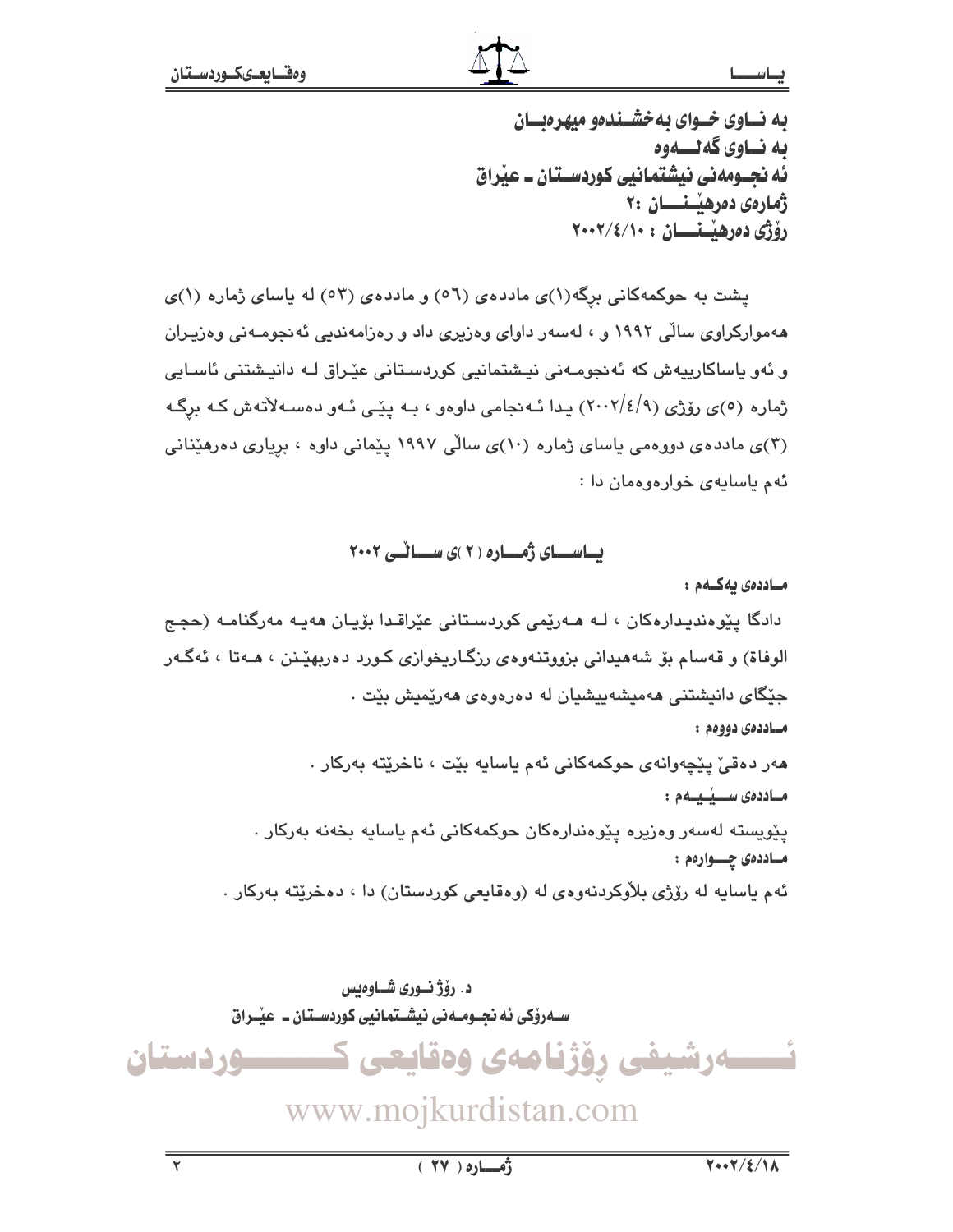#### يحاسط

به نساوی خسوای به خشسندهو میهرهنسان ىه نــاوى گەنــــەوە ئه نجــومهني نيشتمانيي كوردســتان ــ عيّراق ژمارەى دەرھىسىنسان : ٣ رۆژى دەرھىسىسان : ٢٠٠٢/٤/١٠٠

یشت به حوکمهکانی برگه(۱)ی ماددهی (٥٦) و ماددهی (٥٣) لـه یاسای ژماره (۱)ی ههموارکراوی سالّی ۱۹۹۲ و ، لهسهر داوای وهزیـری رۆشـنبـری و رهزامهنـدیی ئهنجومـهنی وەزیران و ئەو ياساكارىيەش كە ئەنجومەنى نيشتمانيى كوردسىتانى عێراق لـە دانيشتنى ئاسایی ژماره (٥)ی رۆژی (٩/٤/٩-٢٠٠) یدا ئەنجامی داوەو ، بە پێـی ئـەو دەسـەلأتەش کـە برگ) (۳)ی مـاددهی دووهمـی باسـای ژمـاره (۱۰)ی سـالّی ۱۹۹۷ پیّمـانی داوه ، بریـاری دهرهيٌناني ئهم ياسايهي خوارهوهمان دا :

بساسسسای ژمساره ( ۳ )ی سسساٹسی ۲۰۰۲

مـاددەى ئەكــەم : کتٽيخانـه گـشتيپهکاني سـهر بـه ئيـداره محهلليـهکان لـه ههرێمـدا ، بـه خۆپـان و گـشت فهرمانبهرو دهرجهکانیانهوه ، له وهزارهتی ناوخو دادهبردرین و دهبهسترین بـه وهزارهتـی رۆشنبىرىيەوە . مساددەي دووەم : ههموو مولّك و مالٌ دارایىو مەوجوداتى ئەو كتێبخانانـه دەبـن بـه مولّـك و مـالّى وەزارەتـى رۆشنبىرى . مـاددەى ســيْـيــەم : هەر دەقى ييچەوانەي حوكمەكانى ئەم ياسايە بيّت ، ناخريّتە بەركار . مـاددەى چـــوارەم : پێویسته لهسهر وهزیره پێوهندارهکان حوکمهکانی ئهم یاسایه بخهنه بهرکار . ماددەي يێنجەم : ئهم ياسايه له رۆژى بلاّوكردنهوهى له (وهقايعى كوردستان) دا ، دهخريته بهركار .

د. رۆژنسورى شــاوەيس ئىسسەرشىفى رۆژنلەرنى ئىكبولەن لىشتىن كورەستان - منىراۋر دىسقان www.mojkurdistan.com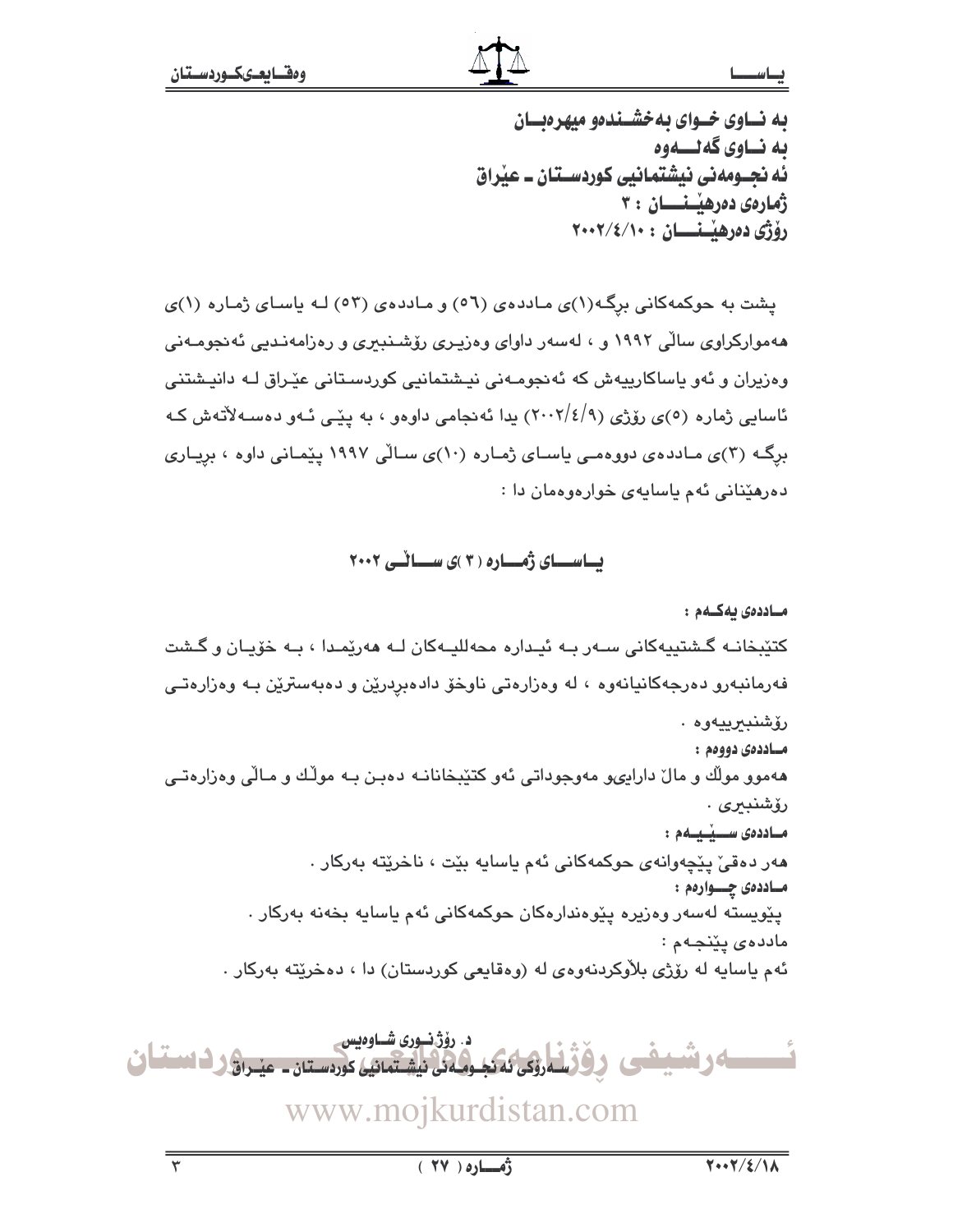#### يحاســــا

به ناوی خـوای بهخشـندهو میهـرهبـان ىە ناوي گەنىەوە ئه نجــومهني نيشتمانيي كوردســتان ــ عيّراق ژمارەى بىريسىــار : ١ رۆژى بىريسسار: ٢٠٠٢/٤/٦

" بـريــــار "

یشت به حوکمهکانی برگه (۱)ی ماددهی (٥٦) و ماددهی (٥٣) لـه یاسای ژماره (۱)ی هـهموارکراوی سـالّی ۱۹۹۲و ، لهسـهر داواکردنـی وهزیـری داد و رهزامهنـدیی نّهنجومـهنی وهزيـران ، ئەنجومــەنى نيـشتمانيى كوردسـتانى عيّـراق لــه دانيـشتنى ژمـاره (٤)ى رۆژى ٤/٤/٢٠٠٢ دا برياري ئهمهي خوارهوهي دا :-

یهکـــهم : بریــاری ژمـاره (۱۰)ی رۆژی ۲۰۰۱/۱۰/۱۰کی ئه نجومــهنی نیــشتمانیے، کوردســتانی، عێراق پووچەلٚ دەكرێتەوە.

دووم : دەسـﻪلأتى دەرھێنـﺎنى لێبـﻮردنى تايبـﻪت ﻟـﻪ ﺣﻮﻛﻤـﺪراﻭﻩﻛﺎنى ﻫـﻪرێم ﺩﻩﺩﺭێـﺖ ﺑـﻪ سەرۆكى ئەنجومەنى وەزيرانى ھەرپمى كوردستانى عێراق ٠

سییمه : دهسهلاتی دهرهیدانی بریاری وهستاندنی تهعقیباتی یاسایی و داخستنی ئهوراقی لێپێ؎ۣانهوه دهرهــهق بــه تاوانبــاران لــه قۆنــاغى لێپێــڃانهوه و دادگــايى كــردن و ئــازاد کردنیشیان دەدریؒ بە سەرۆکی ئەنجومەنی وەزیرانی ھەرێمی کوردستانی عێراق ٠ چوارهم : حوکمدراوان و تاوانباران له يهك جار زياتر لهم بريارى لێبوردنه سوودمهند نابن . **پيّنجـهم : م**هر دهقيّ پێچهوانهي حوکمهکاني ئهم برِياره بێت ، ناخرێِته بهرکار . .<br>**شەشـەم :** يـێويستە لەسەر ئەنجومەنى وەزيران حوكمەكانى ئەم بريارە بخەنە بەركار . حهوتهم: ئهم برياره له رۆژى دەرچوونيەوە دەخريته بەركارو لـه (وەقايعى كوردستان)دا ىلأودەكرێتەوە .

> د. رۆژنـورى شـاوەبس ســهروٰکي ئه نجــومــه ني نيشــتمـانيي کوردســتان ــ عيـّــراق

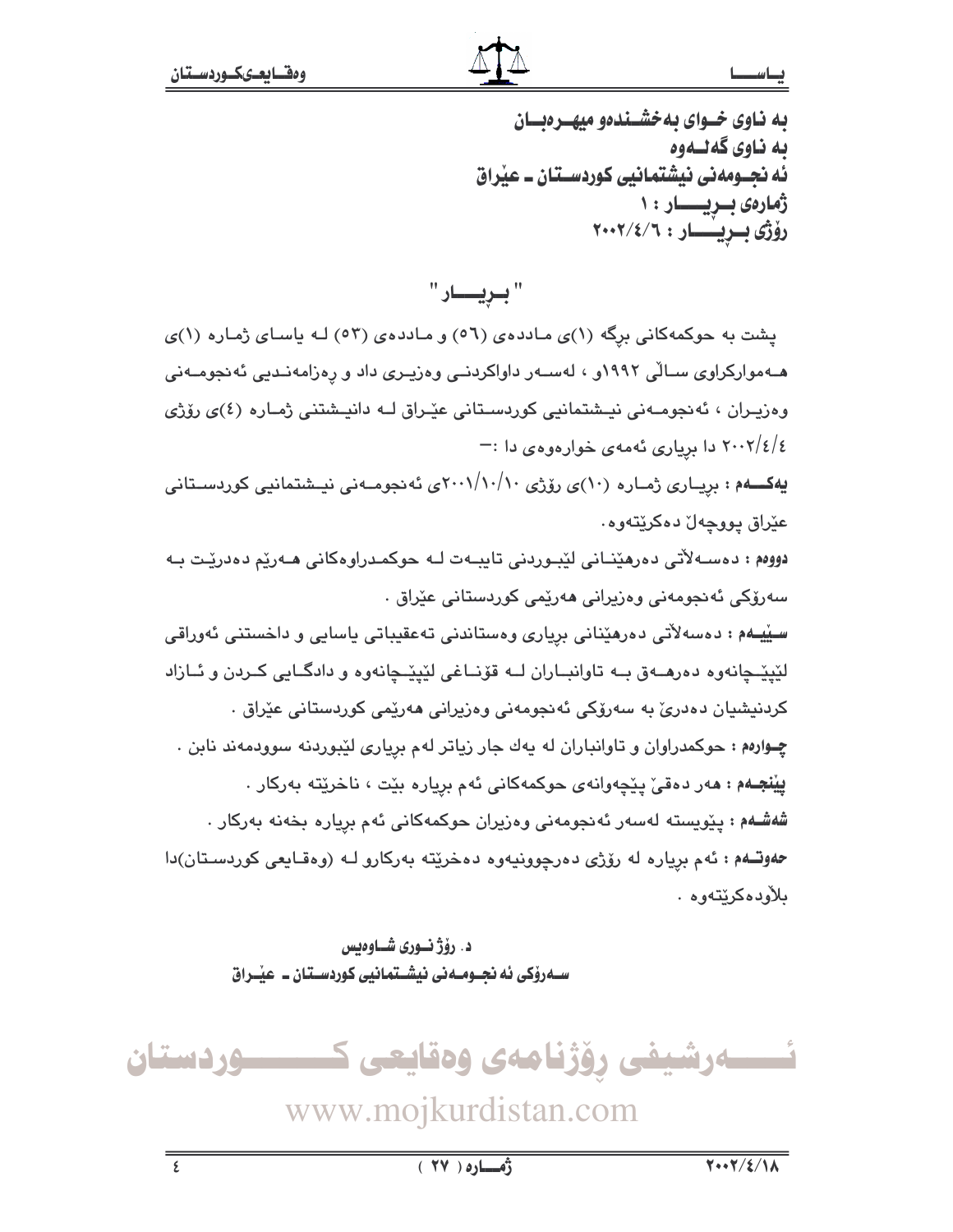$\circ$ 

## يحاسط

به ناوی خـوای بهخشـندهو میهـرهبــان ىە ناوي گەنــەوە ئه نجــومه ني نيشتمـانيي كوردســتـان ــ عيراق ژمارەى بىريسسار: ٢ رۆژى بىريسىار: ٢٠٠٢/٤/٦

" بريـــار "

پشت به حوکمهکانی ماددهی (۳۸) لـه پیّریوی نـاوخوّی ژمـاره (۱)ی هـهموارکراوی سالی ۱۹۹۲ی ئەنجومەنی نیشتمانیی کوردستانی عیّراق ، ئەنجومـەن لـه دانیـشتنی رۆژی ٤/١٠٠٢ يـدا ئهم بږيارهى خوارهوهىدا :

يەكــهم : ليژنه مەميشەييەكانى ئەنجومەنى نيشتمانيى كوردستانى عێراق ، سـەر لــه نـوىّ ، بهم شێوهیهی خوارهوه یێك دههێنرێنهوه ٠

- ۱) <mark>لیژنهی کاروباری یاسایی</mark> :
	- أ. محمد حسن بالته .
	- ب. شيروان حيدري .
- ج. كاكەرەش محمد نقشىبندى .
	- د. سعيد يعقوبي .
	- ه. ابراهيم دوغرهمچي .
	- و. حليمه حسين محمد .

# ۲) لیژنهی کاروباری دارایهو ئابووری :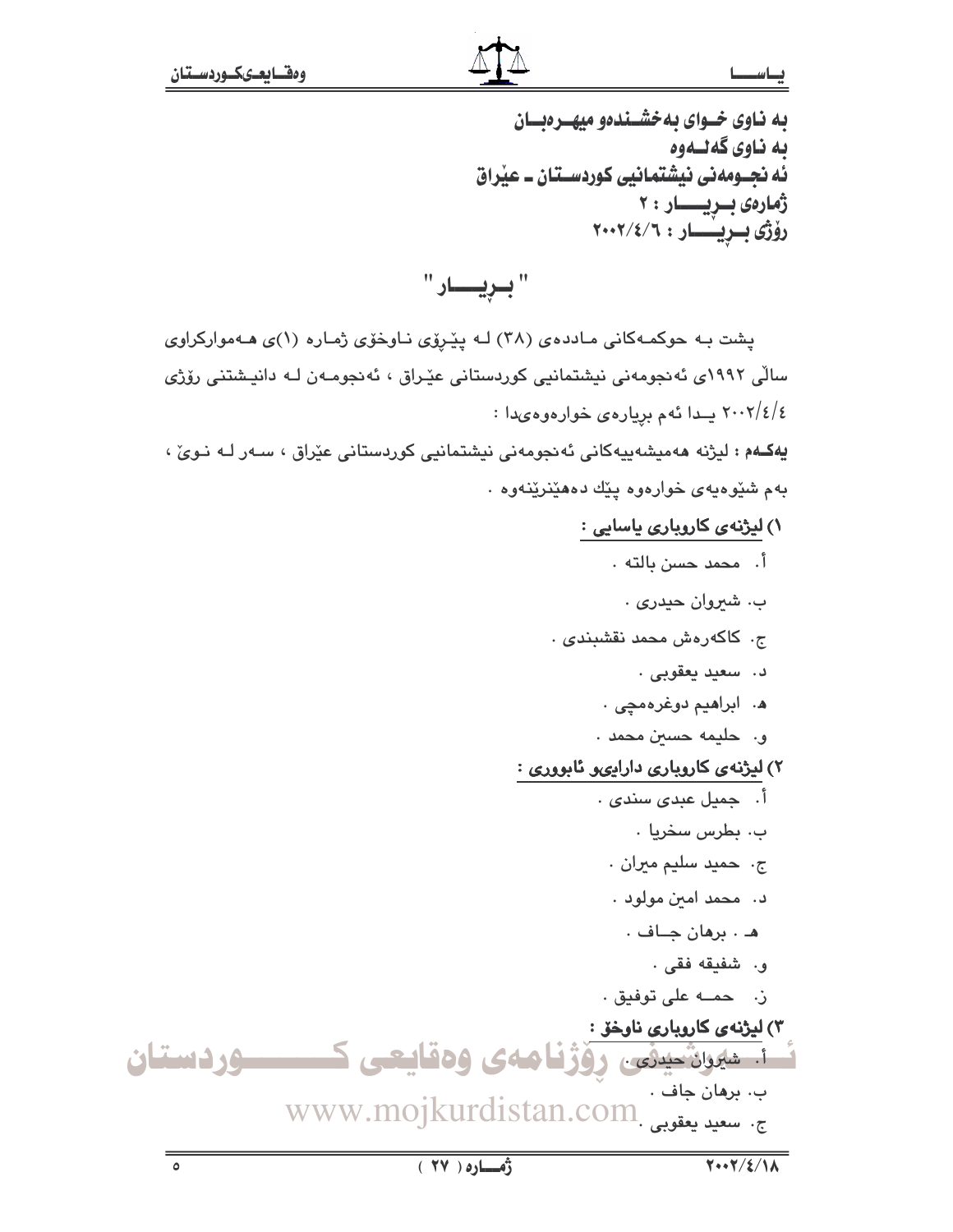- د. نادر محمد قادر . ه. شفيق امىن و. ابراهيم دوغرمچى . ز. فاضل رؤوف ح. مامند عباس مامند أغا . ط، سفر محمد حسين . ٤) ليژنهي كشتوكال و ئاوديري : اً. جعفر شێخ علی برزنجی ٠ ب. محسن صالح ئامێدى . ج. د . لطيف محمود . د. ياراحمد . ه. سواره محمد امين . ق، الحمد عل*ي* عمر . ز. كاكەرەش محمد نقشىبن*دى* . ح. سعيد على خان . ٥) ليژنهى كاروبارى پەروەردە و فێركردنى بالآ : أ. د . ناصح غفــور. ب. عفان نقشبندی . ج. فاتح محمد امين .
	- د. وريا دزەيى .
	- ه. رجب شعبان .
		- و. ظاهر محمد .
	- ز. يحيى محمد عبدالكريم .
		- ح. زهرا حاجي .
		- ط. أكــرم عاشور .

أ٦) لي نه ي كاثرياري تهدرو منش و كرمه لايه تي: قاليحي كمستسبق و في السنسان اً. شفيق امين محمد . www.mojkurdistan.com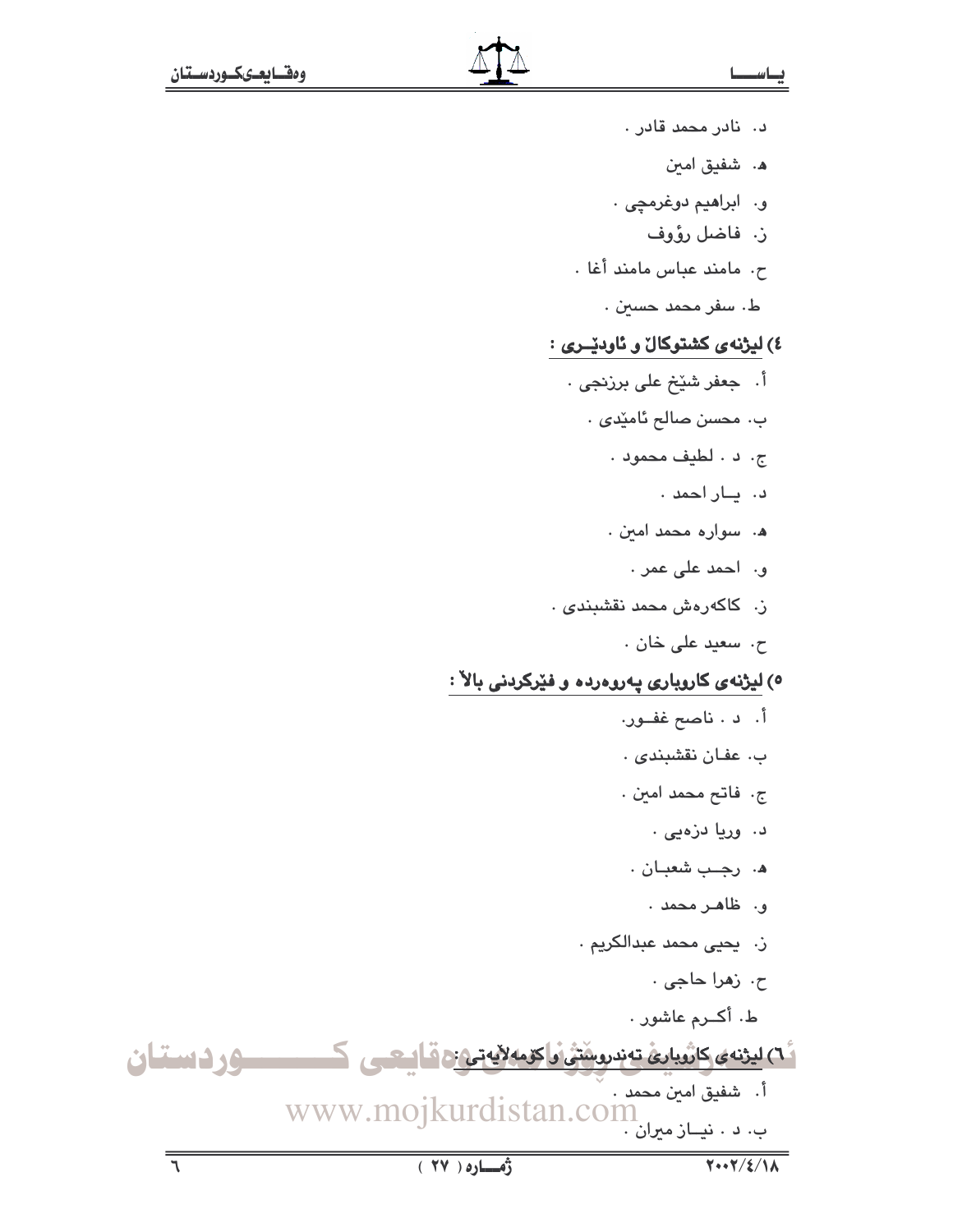- ج. د . لطيف محمود .
- د. محمد طاهر محمد زين العابدين .
	- ه. رجب شعبان .
	- و. حسن صالح .
	- ز. عفان نقشبندی .

# ۷) لیژنهی پهیوهندیهکان و کاروباری رۆشنبیری :

- أ. يونادم يوسف كنــه . ب. احمد سالار عبدالواحد . ج. د . ادريس هادی . د. ابراهيم سعيد . ه. سیروان کاکهیی . و. جلال خۆشناو . ز. فرحان عبدالله شرفانى ح. حليـمه حسين محمد . ۸) لیژنهی ئهوقاف و کاروباری ئیسلامی : أ. محمد طاهر زين العابدين . ب. ملا محمود دیرشهوی . ج. ملا محسن مفتى . د. جوهر احمد شاواز . م . ملا طه محمد طه . ۹) لیژنهی شارهوانیپهکان و گواستنهوهو گهیاندن :
- أ. ملا مادى خضر كويخا . ب. سعيد محمد صديق هروری . ج. جوهر احمد شاواز . د. حمه على توفيق . نسم سرسترین روزنامهی وهقایعی کسسوردستان ى. سلام كريم خانWWw.mojkurdistan.com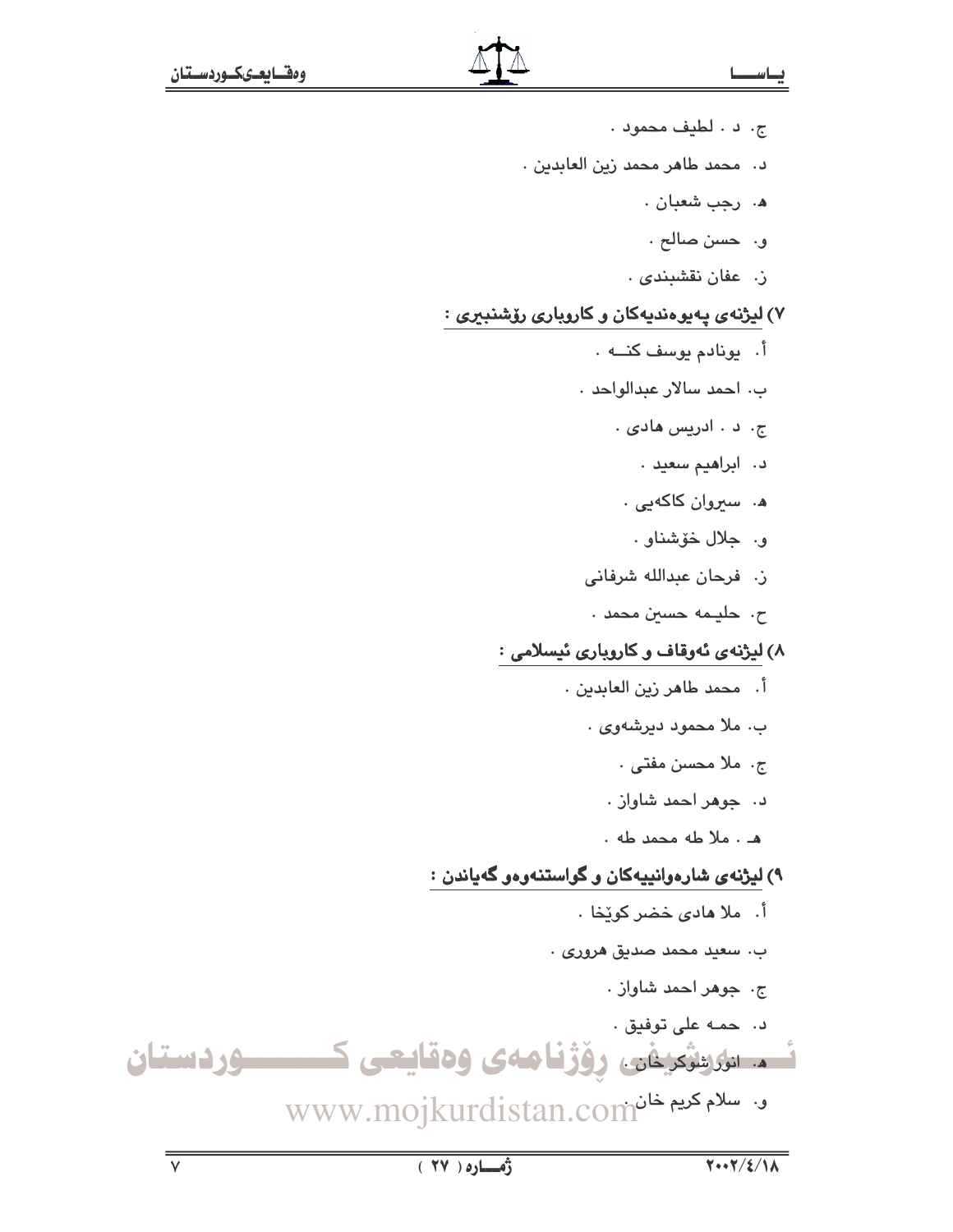# ۱۰) لیژنهی پیشهسازی و وزهو کانزاکان : أ. جلال محمد سليم خوشناو . ب. محمد امين مولود . ج. وريا دزەيى . د. فرحان عبدالله شرفانی . م، الحمد على عمر ، ٬۱۱ لیژنهی کاروباری پیشمهرگه : أ. باراحمد . ب. فاضل رؤوف . ج. محسن صالح ئامێدى . د. جعفر شێخ علي . ه. سیروان کاکهیی . و. حسن صالح . ز. سواره محمد امین . ح. يوسف ميران . ط . ملا محمود ديرشهوي . ى. مامند عباس مامند اغا . ۱۲) لیژنهی مافی مر<mark>ز</mark>هٔ : أ. عبدالخالق زەنگنە . بِ. يحيى محمد عبدالكريم برزنجي . ج، اسفر محمد حسي*ن* . د. اکرم عاشور عـوديش . ه. انور شوکر محمد . و. شَيْخْ مَحْسْنْ مَفْتَى . ز. د . ادريس هادی . ٧٣ يىنە، ئاشنالەرئارە دانگۇنلەردى 69قايىغى كىسىستىلىن 1. يونادم يوسف كذبه.www.mojkurdistan.com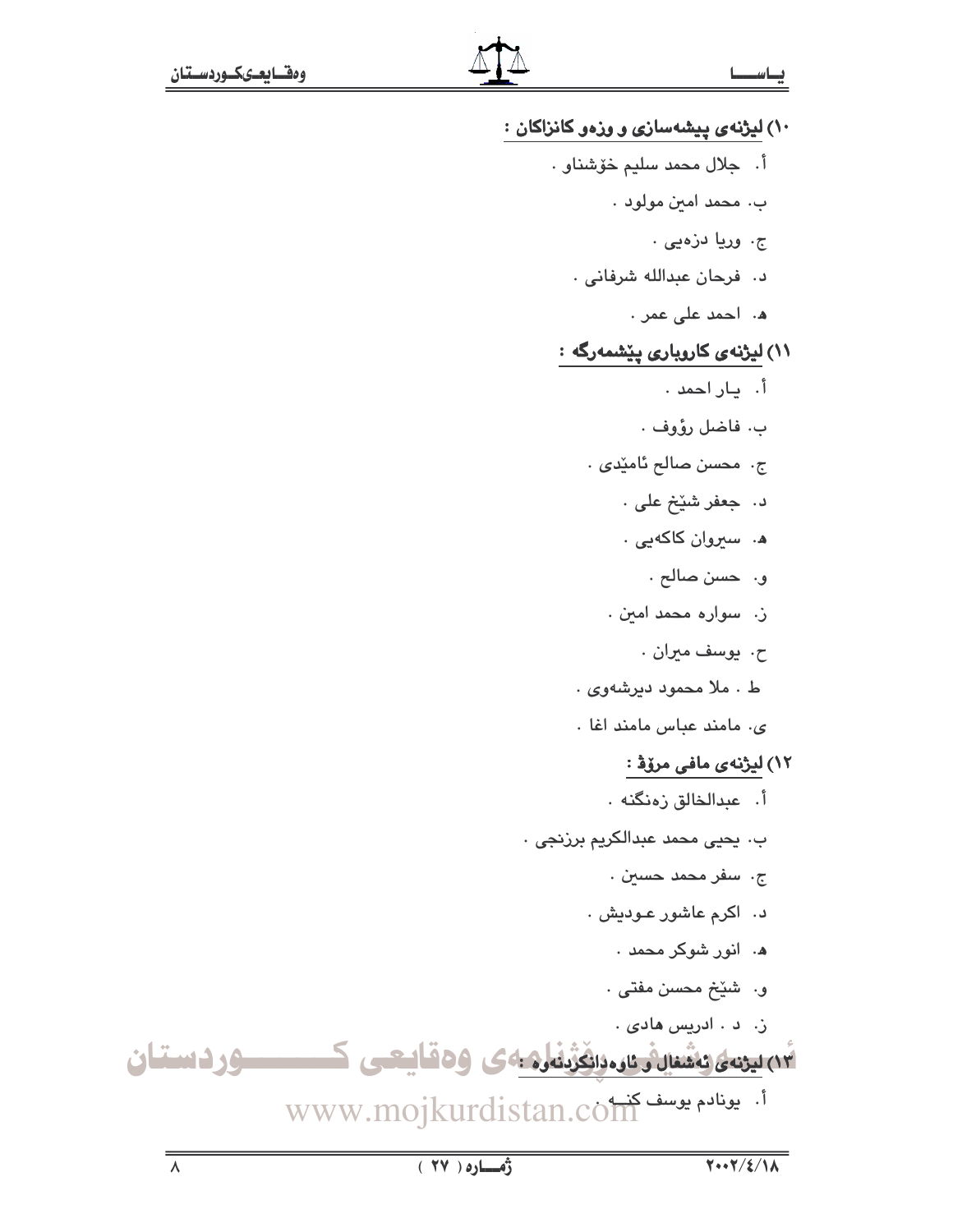- ب. حميد سليم ميران .
	- ج. ابراهيم سعيد .
	- د. انور شوکر محمد .
		- ه، پوسف میران .
	- و. نادر محمد قادر .

# ۱٤) لیژنهی پاراستنی مافی <mark>ئاف</mark>رهت :

- أ. زهـرا حاجي طه .
- ب. فوزيه عزالدين رشيد .
	- ج. عبدالخالق زەنگنە .
- د. شفيقه فقى عبدالله .
- ه. شمائل ننو بنيامين.
	- ق. الحمد سالان .

دوومم : ئەو لیژنه مەمیشەییانە کە بە پێی ئەم برِیارە پێك مێنراون پێویستە بـە پێی برِگـه (۳)ی ماددهی (۳۹)ی پێږێی ناوخۆی ئەنجومەن ، سەرۆك و نوێنەری سەرۆك و برياردەری ليژنەكەيان ھەلىرژيرن و ، سـەرۆكايەتيى ئەنجومـەنيش لـە ئـەنجامى ھەلىزاردنەكـە ئاگـادار ىكەن .

سیّیمهم : ئهم برِیاره له رۆژی ئیقرار کردنییهوه واتا له ٤/٤/٢٠٠٢ وهوه بـهرکار خـراوهو لـه رۆژنامەي (پەرلەمان) و وەقايعى كوردستاندا بلاودەكريتەوە .

> د. رۆژنـورى شـاوەبس ســهروْکی ئه نجــومــه نی نیشــتمـانیی کوردســتـان ــ عیّــراق

ئــــــەرشيفى رۆژنامەى وەقايعى كـــــــــوردستان

www.mojkurdistan.com

 $\overline{\mathsf{S}}$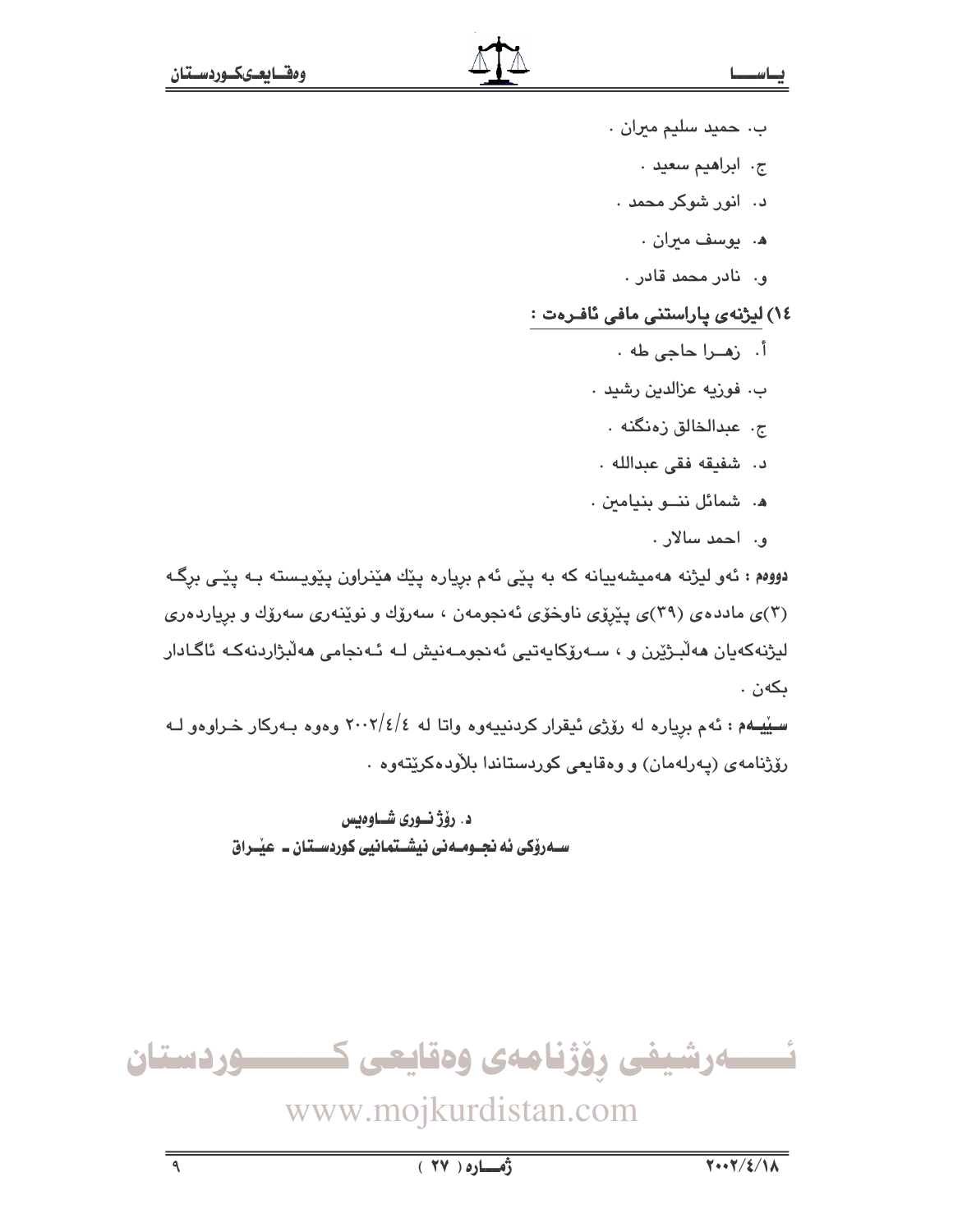سـهرۆكـايــهتى ئه نجومەنى وەزيـــران ومزارهتــــــــــ داد

"بهيان "

پشت بهو دهسهلاتهی به پئی برِگ (۲) له مـاددهی حهوتهم له یاسای وهزارهتی داد ژماره (۱۲)ی سالّی ۱۹۹۹ی ههموارکراو پیّمان دراوه و بوّ بهرژهوهندی گشتی ، بریارمانــدا به : -

۰۱ كردنهوهى تيبينهرايهتى تۆمارگاى خانووبهره له شارۆچكەى بنەسلاوه

| ۲.    نهو زهوی و کهرتانهی له خوارهوه دیاریکراون دهکهونه سنوری کارکردنی |  |                           |  |
|------------------------------------------------------------------------|--|---------------------------|--|
|                                                                        |  | تێبینەراپەتى ناوبراوەوە ٠ |  |

| ژمارەي كــەرت               | نــــــــــاوى كـــهرت | ز            |
|-----------------------------|------------------------|--------------|
| $\zeta$                     | بنەسلارەي گەورە        | ١            |
| ۹٦                          | بنەسلارەي بچىووك       | ٢            |
| 90                          | كەسنەزان على شا        | ٣            |
| $\mathsf{Y}\cdot\mathsf{E}$ | بيـوكه                 | ٤            |
| $\mathsf{Y}\cdot\mathsf{V}$ | کانی کنی               | ٥            |
| $\mathsf{Y}\cdot\mathsf{o}$ | باغچه                  | ٦            |
| <b>171</b>                  | گردشین مەمزە بەگ       | $\checkmark$ |
| <b>112</b>                  | پونگينه                | ٨            |
| $\gamma$                    | باغەمرە شهاب           | ٩            |
| $\lambda \setminus$         | گره سوور               | ١.           |
| V٦                          | کونه گورگ              | $\setminus$  |
| ٧٢                          | دارەتوو                | $\lambda$    |
| ۱۸٦                         | بيرەجنە                | $\lambda$    |

ئىسسەرشيفى رۆژنامەى وەقايىمىدةمىسى موردستان ووز<u>د دري داد</u><br>WWW.Mojkurdistan.com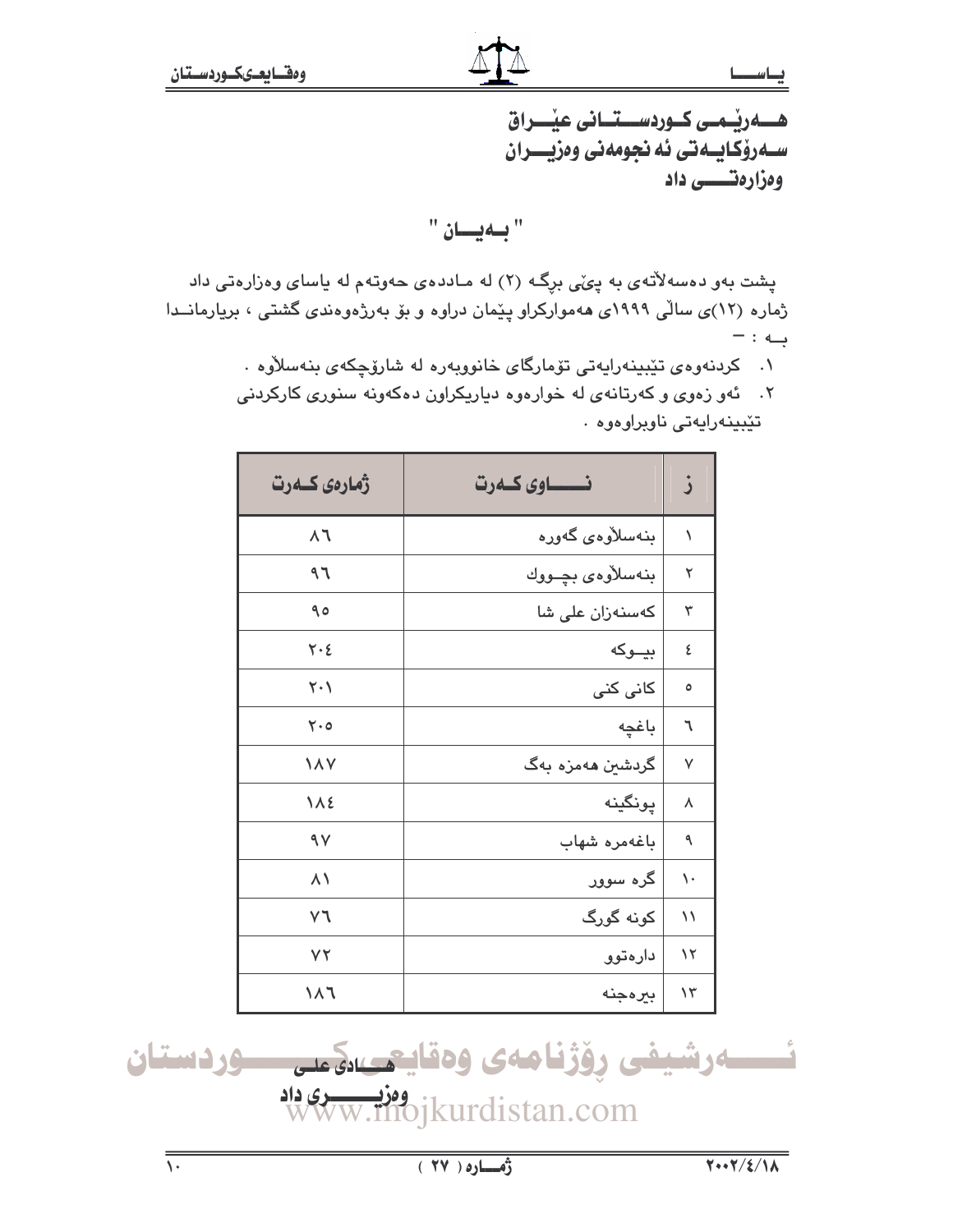يسم الله الترجمن الترجيبم بسأسبم الشسعيب المجلس الوطني لكوردستان ـ العـراق رقم الأصلدار: ١ تأريخ الأصلدار: ٢٠٠٢/٤/١٠٠

استناداً إلى احكـام الفقـرة (١) مـن المـادة (٥٦) و المـادة (٥٣) مـن القـانون رقـم (١) لـسنة ١٩٩٢ المعدل ، و بناءاً على ما عرضه وزير المالية و الأقتصاد ووافق عليه مجلس الـوزراء ، وما شرعه المجلس الوطني لكوردستان ــ العراق بجلسته الأعتياديـة المرقمـة (٥) و المنعقـدة بتأريخ ٢٠٠٢/٤/٩ وللصلاحية المخولة لنا بموجب الفقرة (٣) من المـادة الثانيـة مـن القـانون رقم (١٠) لسنة ١٩٩٧ قررنا اصدار القانون الأتي :

قيانسون رقسم (١) لسينية ٢٠٠٢

المبادة الأولي : اذا انقطع الموظف عن دائرته بدون عذر مشروع لمدة ثلاثـين يومـاً خـلال الـسنة التقويميـة سواء كان الأنقطاع بصورة مستمرة أو متقطعة يعتبر مستقيلا . المسادة الثنانيسة : لا يعمل بأي نص يتعارض و احكام هذا القانون . المادة الثِّبالثُّسة : على الوزراء المختصين تنفيذ احكام هذا القانون . المادة الرابعة : ينفذ هذا القانون اعتبارا من تأريخ نشره في جريدة وقائــع كوردستان .

> د. رؤژ نوري شـاويـس رئيس الـمجــلـس الـوطنّى لكوّردسـتـان ـ العــراق

ئـــــەرشيفى رۆژنامەى وەقايعى كـــــــــوردستان

www.mojkurdistan.com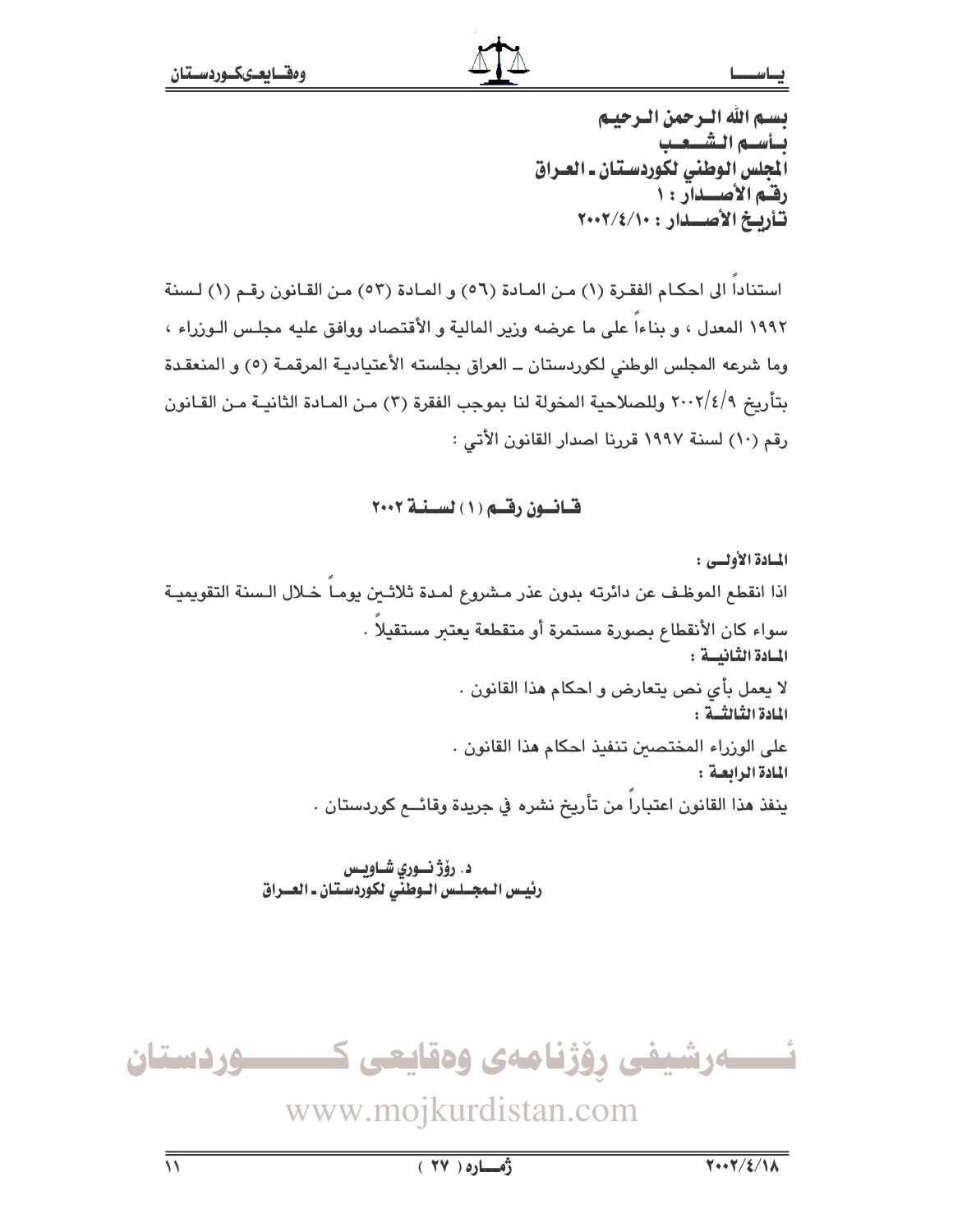يسم الله الترجمن الترجيبم يسأسبم الشعب المجلس الوطني لكوردستان ـ العـراق رقم الأصلدار: ٢ تأريخ الأصلدار : ١٠٠٢/٤/١٠٠٢

استناداً إلى احكـام الفقـرة (١) مـن المـادة (٥٦) و المـادة (٥٣) مـن القـانون رقـم (١) لـسنة ١٩٩٢ المعدل ، و بناءاً على ما عرضه وزيــر العــدل ووافق عليه مجلس الوزراء ، وما شـرعه المجلس الوطني لكوردستان ـــ العـراق بجلـسته الأعتياديـة المرقمـة (٥) و المنعقـدة بتـأريخ ٢٠٠٢/٤/٩ وللصلاحية المخولة لنا بموجب الفقرة (٢) من المادة الثانية من القـانون رقـم (١٠) لسنة ١٩٩٧ قررنا اصدار القانون الأتي :

### قسانسون رقسم (٢) لسسنسة ٢٠٠٢

المسادة الأولسي : للمحاكم المختـصة في اقلـيم كوردسـتان ـــ العـراق اصـدار حجـج الوفـاة و القـسامات لـشهداء الحركة التحررية الكوردية ولو كان اقامتهم الدائمية خارج الأقليم . المسادة الثنانيسة : لا يعمل بأي نص يتعارض و احكام هذا القانون . المبادة الثيالثيية : على الوزراء المختصين تنفيذ احكام هذا القانون . المبادة الرابعية: ينفذ هذا القانون اعتبارا من تأريخ نشره في جريدة وقائــع كوردستان .

د. رۆژ نــوري شــاويــس<br>رئيــس الــمجـــلـس الــوطني لكوردســتـان ــ الـعـــراق

ئـــــەرشيفى رۆژنامەى وەقايعى كـــــــــوردستان

www.mojkurdistan.com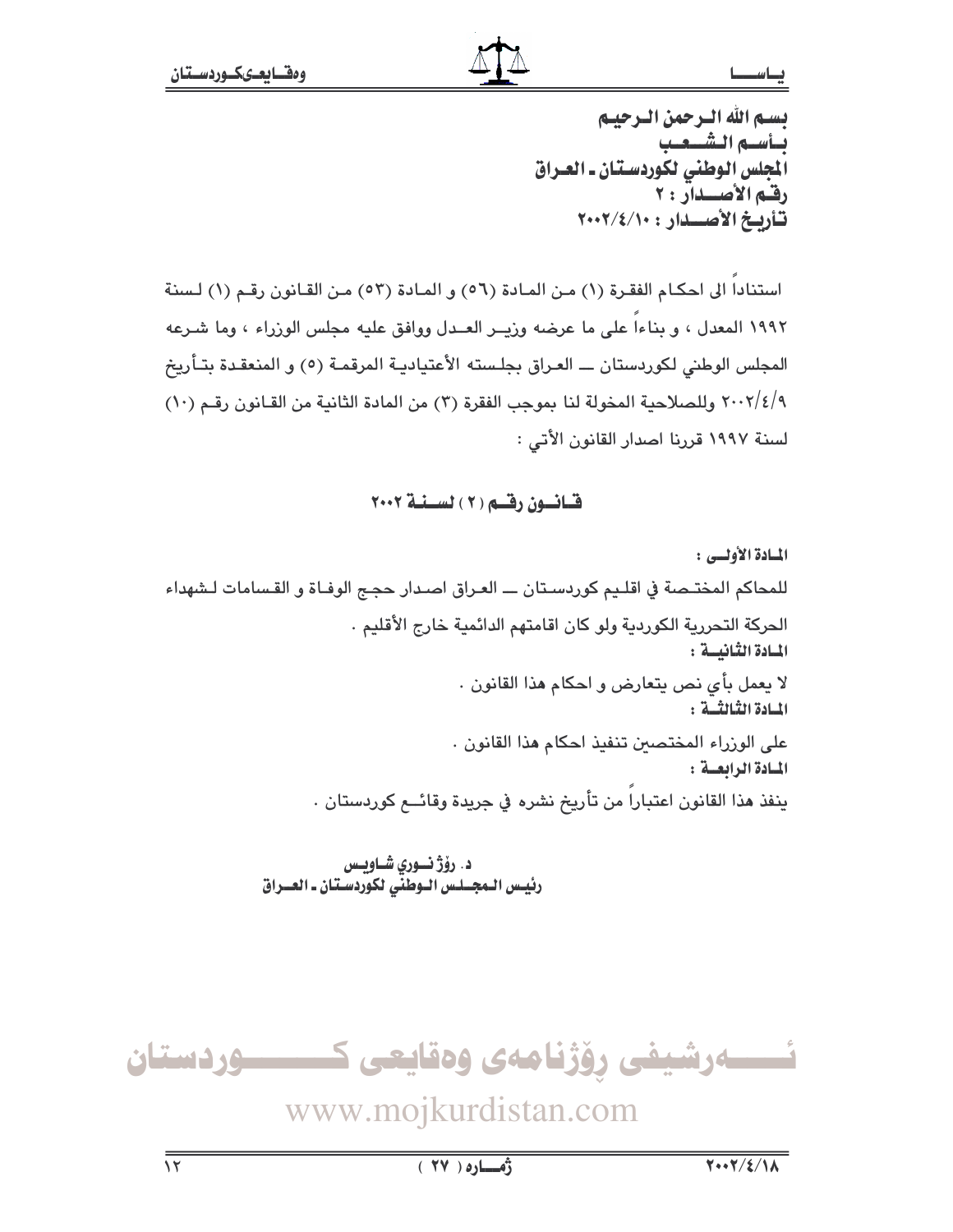يسم الله الترجمن الترجيبم يسأسبم الشعب المجلس الوطني لكوردستان ـ العـراق رقم الأصلدار: ٢ تأريخ الأصلدار: ٢٠٠٢/٤/١٠٠

استناداً إلى احكـام الفقـرة (١) مـن المـادة (٥٦) و المـادة (٥٣) مـن القـانون رقـم (١) لـسنة ١٩٩٢ المعدل ، و بناءاً على ما عرضه وزير الثقافـــة ووافق عليه مجلس الوزراء ، وما شـرعه المجلس الوطني لكوردستان ـــ العـراق بجلـسته الأعتياديـة المرقمـة (٥) و المنعقـدة بتـأريخ ٢٠٠٢/٤/٩ وللصلاحية المخولة لنا بموجب الفقرة (٢) من المادة الثانية من القـانون رقـم (١٠) لسنة ١٩٩٧ قررنا اصدار القانون الأتي :

## قسانسون رقسم (٣) لسسنسة ٢٠٠٢

المبادة الأوليس :

أولاً : فك ارتباط المكتبات العامـة التابعـة لـلادارات المحليـة في الأقلـيم و جميـم موظفيهـا مـم درجاتهم من وزارة الداخلية و الحاقها بوزارة الثقافة .

> المسادة الثنانيسة : تؤول ممتلكات المكتبات المذكورة وأموالها و موجوداتها الى وزارة الثقافة .

> > المادة الثَّالثُّــة : لا يعمل بأى نص يتعارض و احكام هذا القانون .

المبادة البرابعة : على الوزراء المختصين تنفيذ احكام هذا القانون .

المادة الخيامسية: ينفذ هذا القانون اعتبارا من تأريخ نشره في جريدة وقائـــع كوردستان .

د. رۆژنسوري شــاويس <u>ئىسسەرشىفى رۆژناشەسىجىرەتلىق يورستىن سىرە موردىستان</u>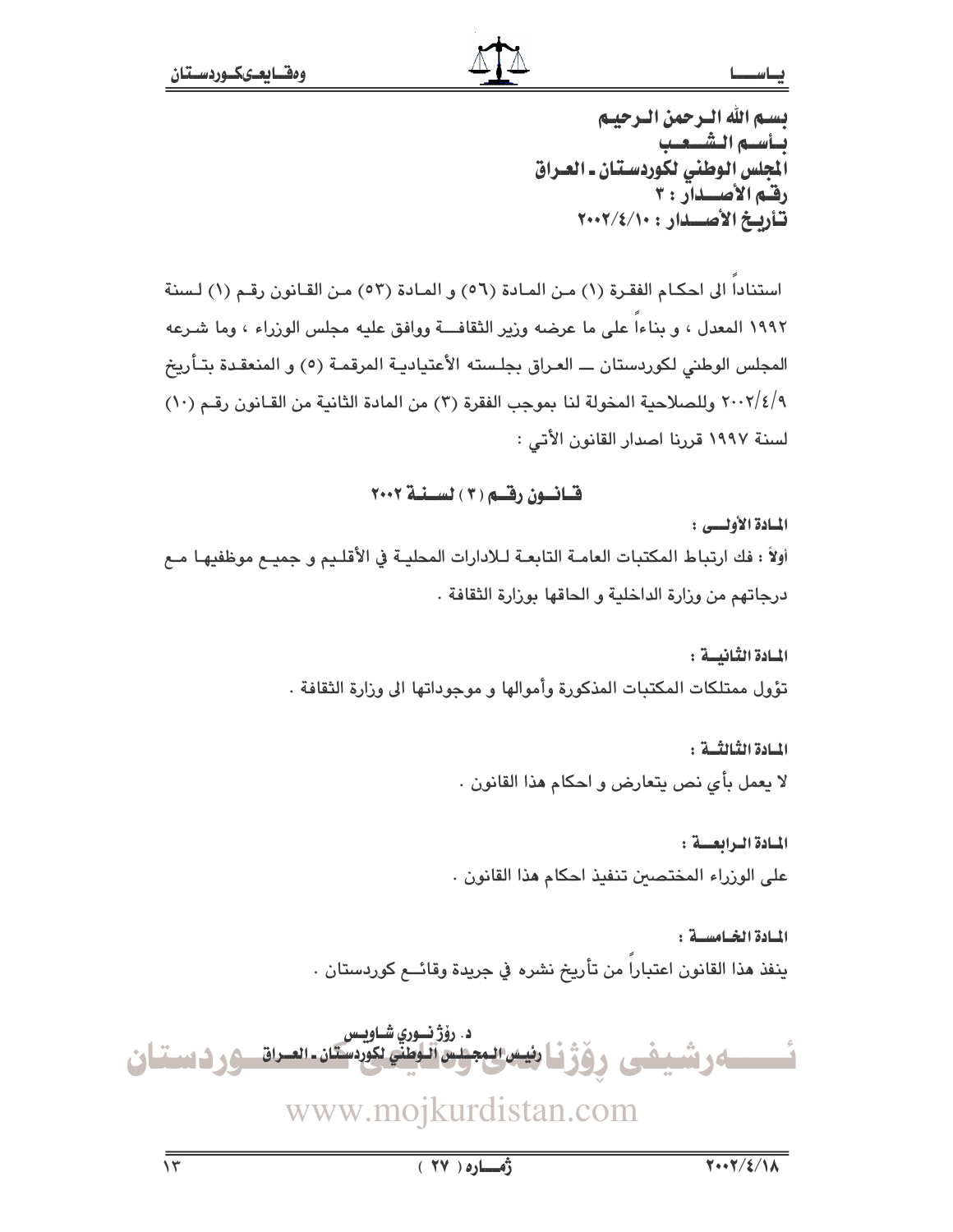تستم الله الترجمن الترجيبم يسأسبم الشهيب المجلس الوطني لكوردستان ـ العـراق رقم القسرار : ١ تأريخ القسرار : ٢٠٠٢/٤/٦٠٠٠

" فسيراد "

استناداً الى احكام الفقرة /١ من المادة /٥٦ و المادة (٥٣) من القـانون رقـم/١ لـسنة ١٩٩٢ المعدل و بناءا على ما عرضه وزير العدل ووافق عليه مجلس الوزراء ، قـرر المجلـس الـوطنى لكوردستان ـ العراق بجلسته المرقمة (٤) و المنعقدة بتأريخ (٤/٤/٢٠٠٢) ما يـلــي : اولاً : يلغي قرار المجلس الوطني لكوردستان ـ العراق المرقم (١٠) الصادر في ٢٠٠١/١٠/١٠ **ثانياً :** يخول رئيس مجلس وزراء اقليم كوردستان العراق صلاحية اصدار قرار العفو الخـاص عن المحكومين في الأقليم . **ثالثاً** : يخول رئيس مجلس وزراء اقلـيم كوردسـتان ـ العـراق صـلاحية اصـدار قـرار بايقـاف التعقيبات القانونية و غلق الأوراق التحقيقية بحق المـتهمعن في مراحـل التحقيـق و المحاكمـة و اخلاء سبيلهم. رابعـــاً : لا يستفيد المحكومون و المتهمون من قرار العفو لأكثر من مرة واحدة . **خماساً لا ي**عمل باى نص يتعارض و أحكام هذا القرار .

سـادسـاً : على مجلس الورراء تنفيذ أحكام هذا القرار . **سـابِعـاً : ينفذ مذ**ا القرار من تأريخ صدوره و ينشر في جريدة وقائـــع كوردستان .

د. رؤژ نوری شاویس رئيس الـمجــلـس الـوطني لكوردسـتان ـ العــراق

ــــوردستان ئـــــەرشیفی رۆژنامەی وەقايعی ك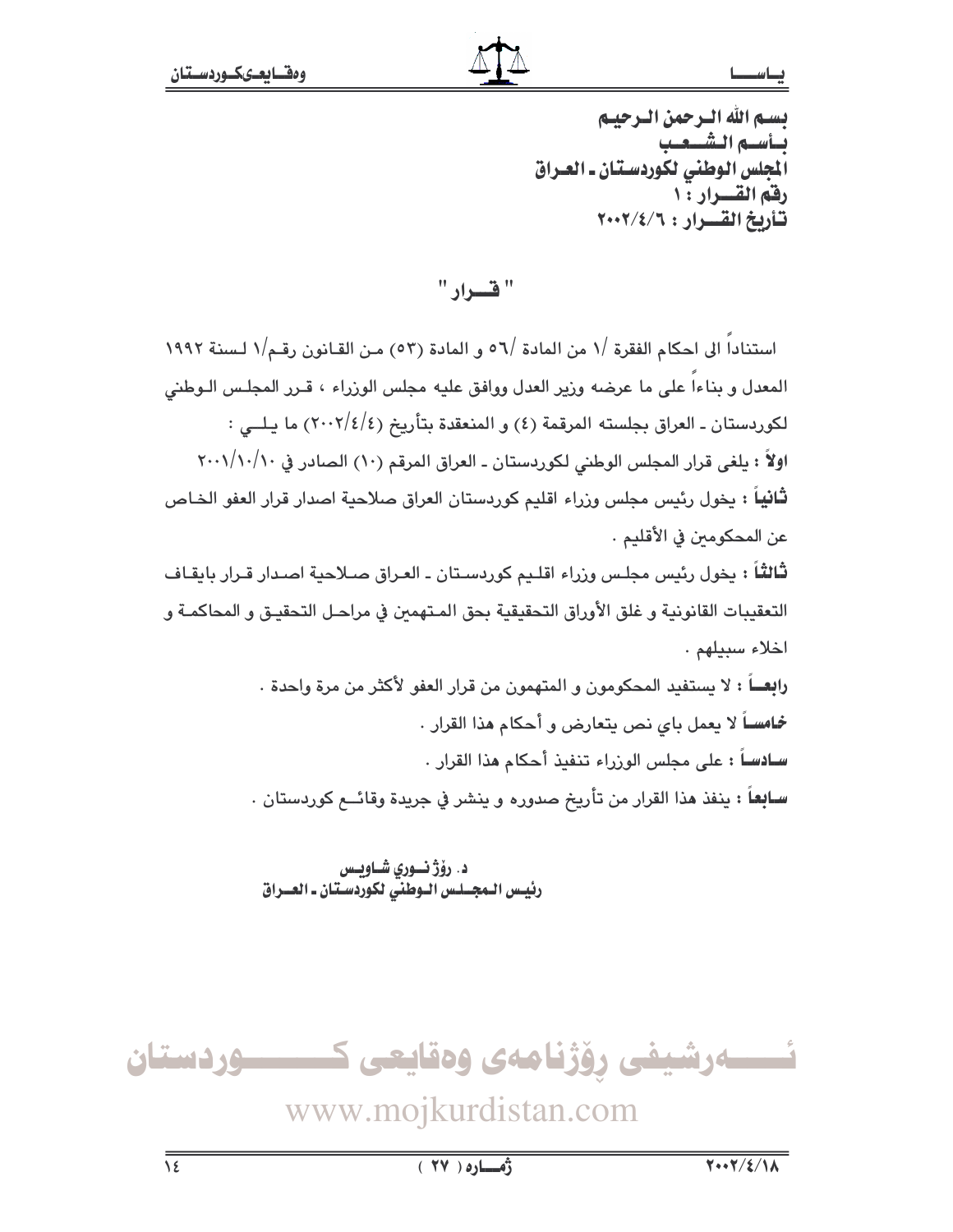# بسم الله الترجمن الترجينم بساسه الشنعب الجلس الوطني لكوردستان ـ العـراق رفق القسرار : ٢ تأريخ القسرار: ٢٠٠٢/٤/٦

" قسواد "

استنادا لحكم المادة (٣٨) من النظام الداخلي للمجلس الوطني لكوردستان ـ العراق رقم (١) لسنة ١٩٩٢ المعدل ، قرر المجلس في جلسته المنعقــدة بتأريخ ٢٠٠٢/٤/٤ ما يلي :

أولاً : يعاد تشكيل اللجان الدائمة للمجلس الوطني لكوردستان ـ العـراق و تكـون علـى الوجـه التالي:

- ١) لجنة الشؤون القانونية : أ. محمد حسن بالتــه . ب. شيروان الحيدري . ج. كاكەرەش محمد النقشبندي . د. سعيد اليعقوبي . هـ. ابراهيم الدوغرهمچى . و. حليمة حسين محمد . ٢) لجنة الشؤون المالية و الأقتصادية : .<br>أ. جميل عبدي سندي . ب. بطرس سخريا . ج. حميد سليم ميران . د. محمد امین مولود . هـ . برهان الجــاف . و. شفيقة فقي . ز. حمـــه على توفيق . ٣) لجنة الشؤون الداخلية : أ. شيروان الحيدري . ب، برهان الجاف ، ج. سعيد اليعقوبي. . ستانگریستان روژنامهی وهقایعی کمسکوردستان
	- www.mojkurdistan.com· شفيق امين .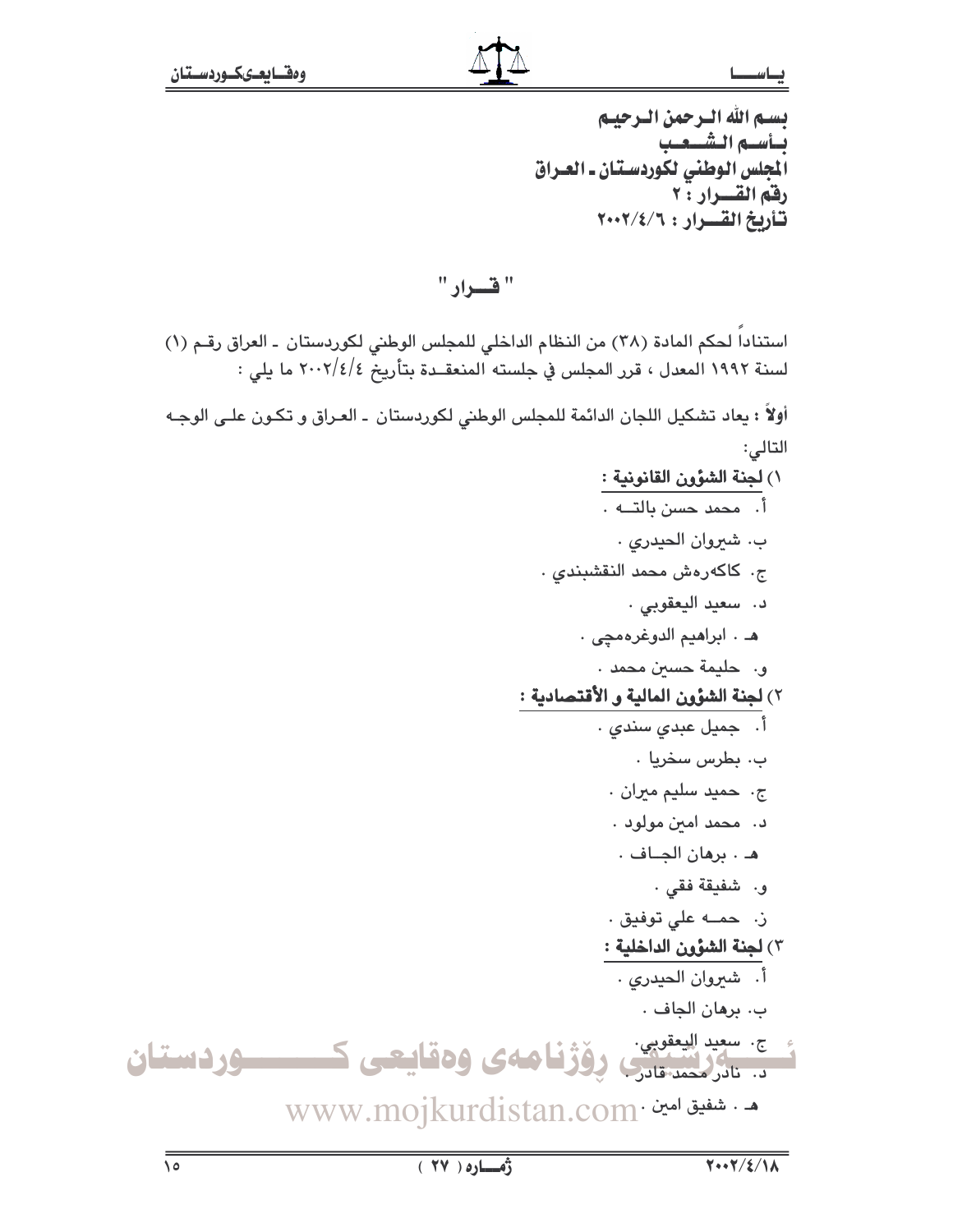و. ابراهيم الدوغرمجي. ز. فاضل رؤوف . ح. مامند عباس مامند أغا . ط، سفر محمـد حسين . ٤) لجنة الزراعـة و الــري : .<br>أ. جعفـر شيخ علي البرزنجي . ب. محسن صالح ئاميدى . ج. د . لطيف محمود . د. ياراحمد . هـ . سواره محمد امين . و. أحمد على عمـر. ز. كاكەرەش محمد النقشبندي . ح. سعيد على خان . ٥) لجنة شؤون التربية و التعليم العالي : .<br>أ. د . ناصح غفور . ب. عفان النقشبندى . ج. فاتــح محمد امين د. وريــا دزەيى . هـ . رجب شعبان . ق. ظاهـر محمد . ز. يحيى محمد عبدالكــريم . ح، ز**م**را حاجي . ط. أكرم عاشـور . ٦) لجنة الشؤون الصحية و الأجتماعية : ب. د . نيـاز ميران . ج. د . لطيف محمود . د. محمد طاهر محمد زين العابدين. هـ . رجب شعبان . و. حسن صالح . ز. عفان النقشبندى . ٧) <mark>لجنة العلاقات و الشَّوْون الثقافية :</mark><br>أ. يونادم يوسف كنـه . شب اخود مثلاد غبرالواجن ژفا ههى وهقايعى كــــــوردستان WWW.mojkurdistan.com.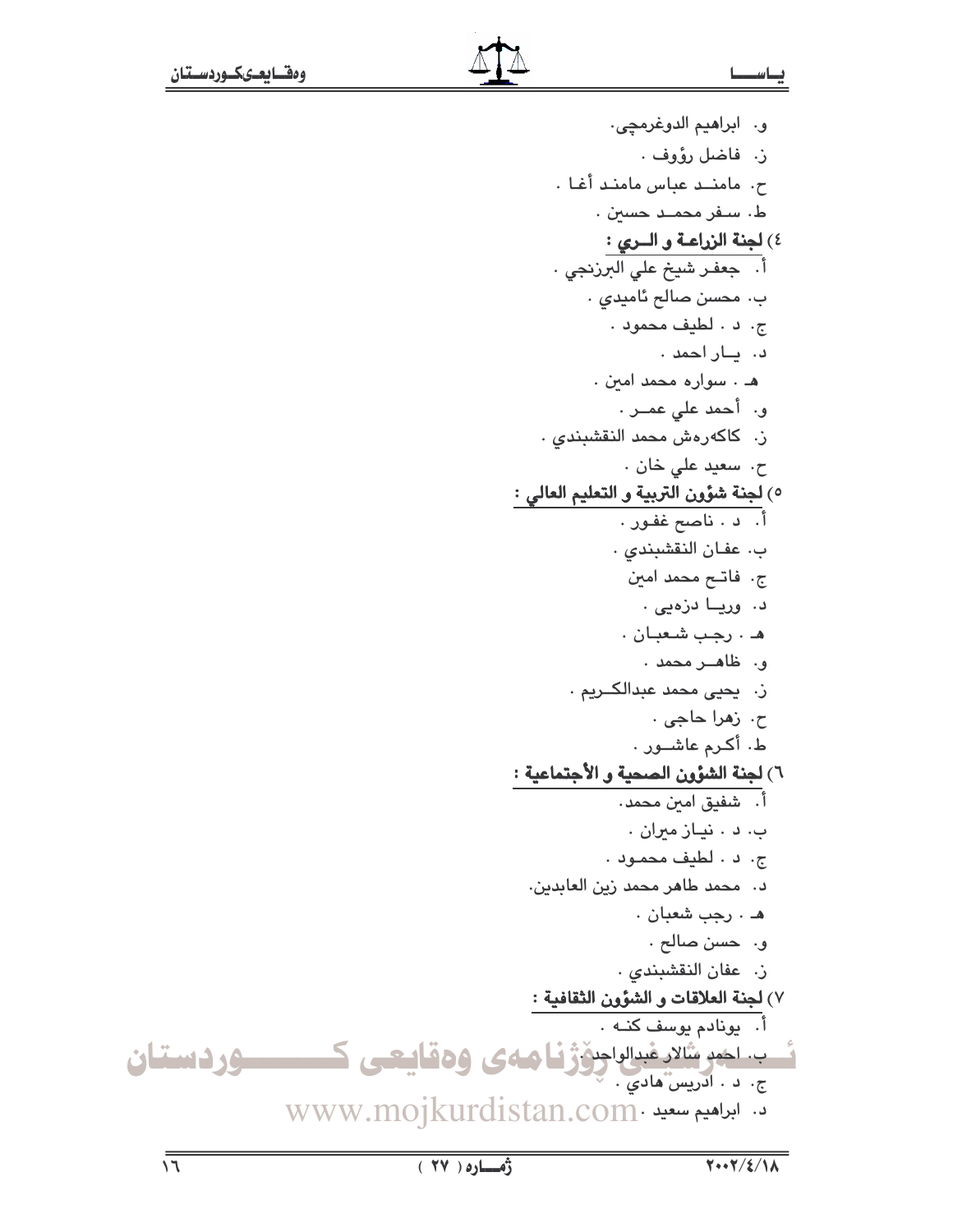هـ . سيروان كاكهيى . و. جلال خوشناو . ز. فرحان عبدالله شرفانی . ح. حليمه حسين محمد . ٨) لجنة الأوقاف و الشؤون الأسلامية : .<br>أ. محمد طاهر زين العابدين . ب. ملا محمود دیرشهوی . ج. ملا محسن مفتی . د. جوهر احمد شاواز . م . ملا طله محمد طله . ٩) لجنة البلديات و النقــل و المواصلات : أ. ملا مادى خضر كويخا . ب. سعيد محمد صديق هروری . ج. جوهر احمد شاواز . د. حمه على توفيق . هـ . انــور شوكر محمد . و. سلام كريم خان . ١٠) لجنة الصناعة و الطاقة و المعادن : .<br>أ. جلال محمد سليم خوشناو . ب. محمد امين مولود . ج. وريا دزەيى . د. فرحان عبدالله شرفانی . هـ ، احمد على عمـر ، ۱۱) <mark>لجنة شؤون الْپيشمەرگە</mark> :<br>أ. يــار احمد . ب. فاضل رؤوف . ج. محسن صالح ئاميدي . د. جعفر شيخ علي . هـ . سيروان كاكهيى . و. حسن صالح . ز. سواره محمد امين . ح. يوسف ميران . ط. ملا محمود دېرشهوي . و سی مامند عباس مامند اغاث <mark>نا</mark> دائمای و هقایی هم ک

.<br>أ. عبدالخالق زنگنه www.mojkurdistan.com<br>ب. يحيى محمد عبدالكريم البرزنجي .

ـــــوردستان